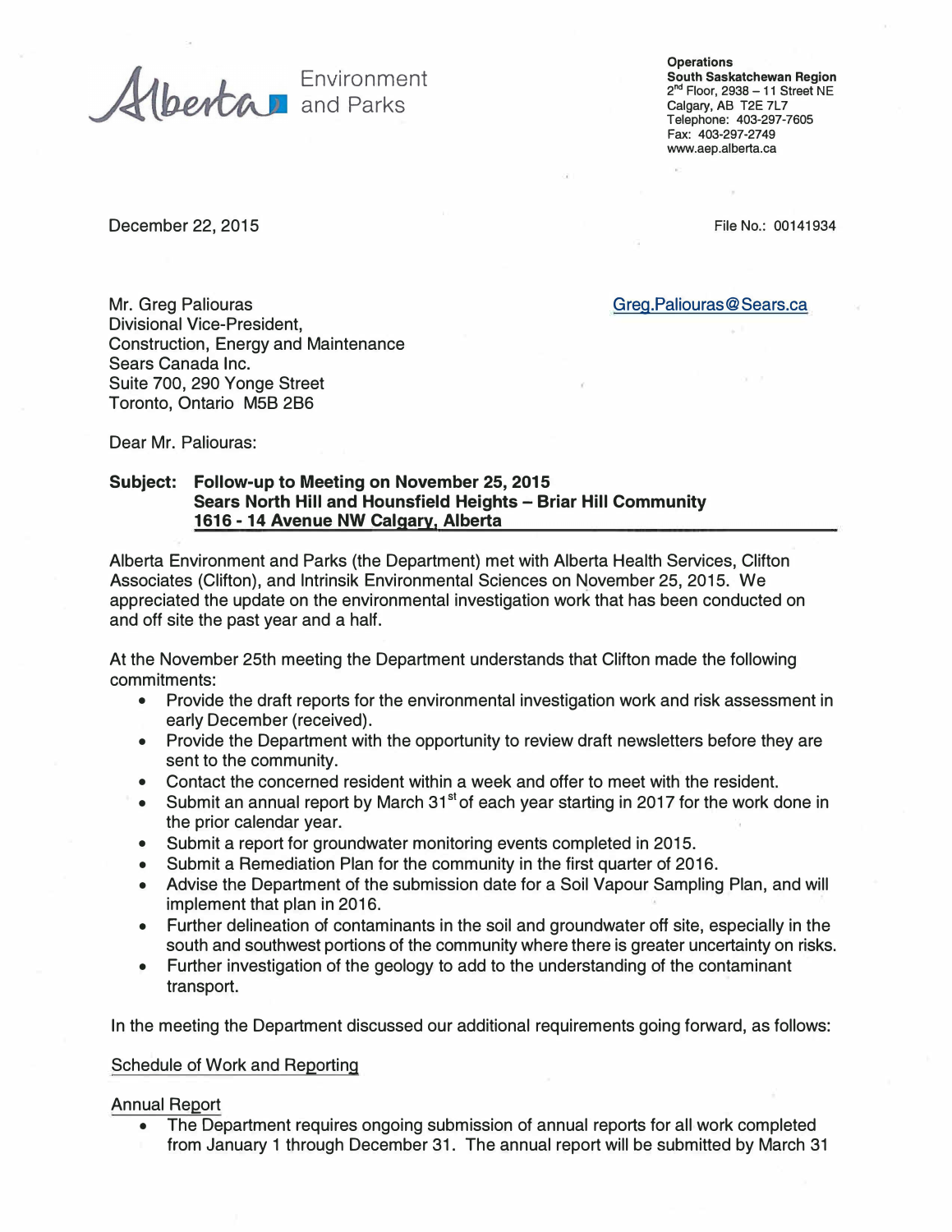of the following year. The first annual report is due by March 31, 2017. The annual report will include, at a minimum, all of the following:

- o Communication:
	- a summary of the communication approaches used,
	- the contents of the communications,
	- a list of any concerns that arose from other parties,
	- an explanation of how these concerns were addressed, and
	- any recommended changes to improve communication;
- o Environmental Work:
	- A description of all assessment, remediation, and monitoring work undertaken;
		- the results of such work and it's interpretation,
		- an update to the conceptual site model,
		- details on how the remediation system(s) operate and an evaluation of their effectiveness,
		- identification of data gaps with recommendations to address them, and
		- recommendations and commitments for future assessment, monitoring and remediation work.

### Quarterly Reports

• The Department will require a quarterly update to the Clifton work schedule every three months starting March 31, 2016. The Department notes that in the past Clifton/Sears have often failed to achieve milestones within the time stated, and as such the timelines in the schedule may not have been realistic. We require the timelines in the work schedule to be followed for both the activities committed to by Sears and Clifton, and as required by the Department. Also required is an explanation for any activities that are not on schedule.

#### Immediate Reporting

• Should any results during the year indicate the potential for increased risk beyond what has been identified in the current risk assessment, this must be reported to the Department and Alberta Health Services immediately.

# **Communication**

- Clifton is providing comprehensive service from a technical point of view. The Department feels however, that the quality of communications with the community needs to be improved. The Department recommends that Sears/Clifton work with an experienced risk communicator as a step towards enhancing communications with the community and other stakeholders.
- Both an appropriate summary of information, and the actual reports, should be readily available to any interested members of the public on a website.

### Environmental Investigations and Risk

In the meeting, Clifton provided a comprehensive overview of activities, with emphasis on the past year and a half. Generally the Department is supportive of the next steps and the direction of the program.